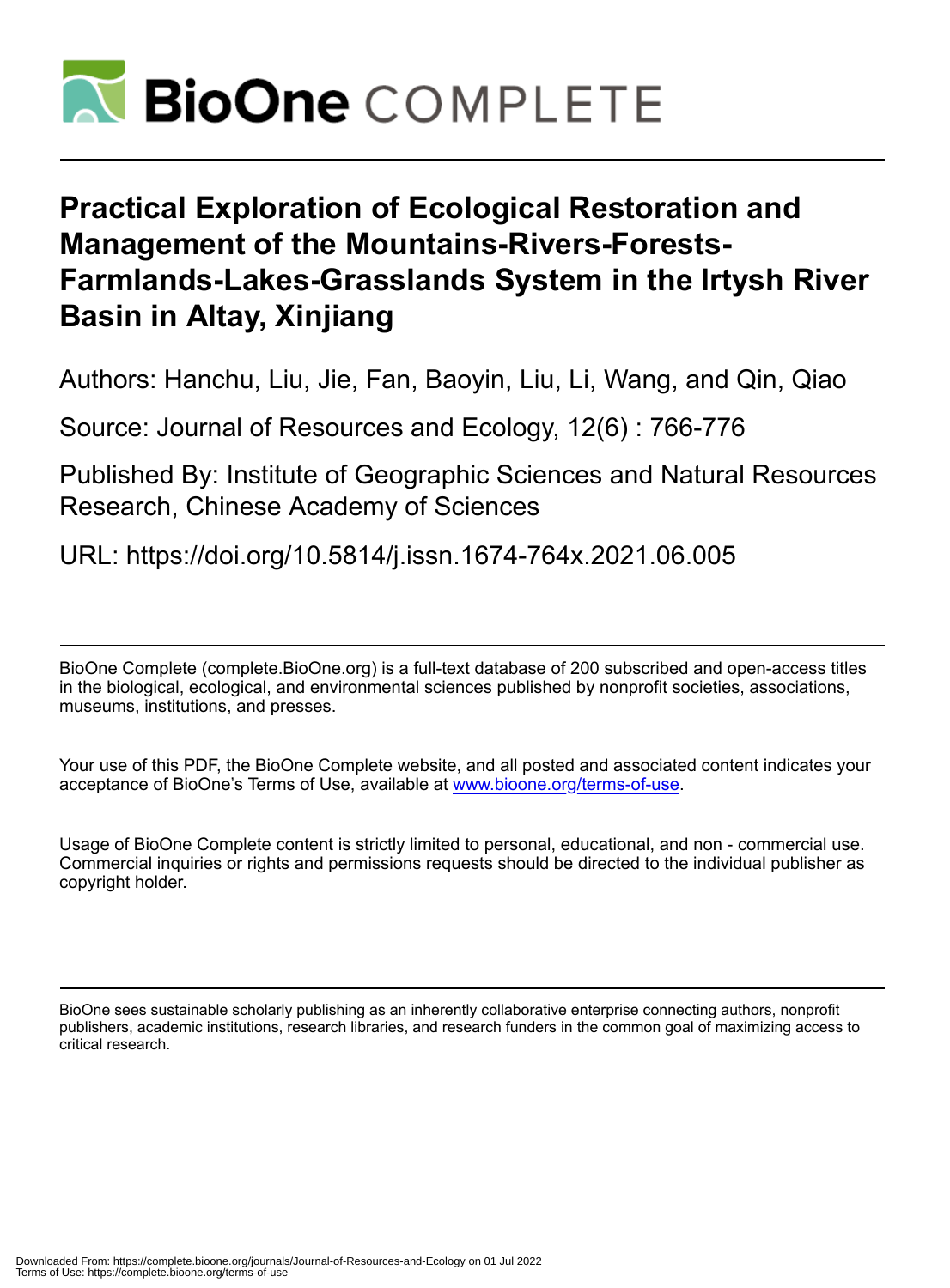J. Resour. Ecol. 2021 12(6): 766-776 DOI: 10.5814/j.issn.1674-764x.2021.06.005 www.jorae.cn

# **Practical Exploration of Ecological Restoration and Management of the Mountains-Rivers-Forests-Farmlands-Lakes-Grasslands System in the Irtysh River Basin in Altay, Xinjiang**

LIU Hanchu $^1$ , FAN Jie $^{1,2,3,\ast}$ , LIU Baoyin $^1$ , WANG Li $^1$ , QIAO Qin $^1$ 

1. Institutes of Science and Development, Chinese Academy of Sciences, Beijing 100190, China;

2. Institute of Geographic Sciences and Natural Resources Research, Chinese Academy of Sciences, Beijing 100101, China;

3. College of Resources and Environment, University of Chinese Academy of Sciences, Beijing 100049, China

**Abstract:** The Irtysh River Basin refers to a water conservation area and a vital ecological barrier in Xinjiang and also partially in Central Asia. Here, the technical solution for the ecological protection and the restoration of the Mountains-Rivers-Forests-Farmlands-Lakes-Grasslands system (MRFFLGs) pilot project in the Irtysh River Basin is refined, by complying with the core concept, i.e., "mountains, rivers, forests, farmlands, lakes and grasslands are a community of life". The solution stresses the specific characteristics of ecologically protecting and restoring MRFFLGs in the Irtysh River Basin, which aim to reduce ecological water use, soil erosion, forest and grassland degradation, the ecological destruction of mines, water environment pollution and other issues. With overall protection, system restoration, district policy, and problem orientation as the overarching ideas, 162 sub-items of 44 major items with seven categories have been designed and implemented in the project. In addition, some highlights of the management experience that are worth promoting when the pilot project is being implemented are also summarized (e.g., the use of laws to solve historical problems, scientific argumentation and third-party evaluation, proactive guidance for the engagement of people, modern information technology support, and integration with local sustainable development). Lastly, four policy suggestions are proposed: (1) Building a model of systematic protection and restoration by using basins as the basic geographic unit; (2) Establishing and optimizing key weak links of systems and mechanisms; (3) Focusing on remedying the shortcomings of regional talents, technology and capital; and (4) Promoting the MRFFLGs project to integrate "industry, city, people, and tourism" for carrying out a large-scale system project.

**Key words:** Mountains-Rivers-Forests-Farmlands-Lakes-Grasslands system; ecological restoration; functional zoning; management model; Irtysh River Basin

#### **1 Introduction**

 $\overline{a}$ 

As society and the economy are leaping forward, the adverse effects of human activities on the natural ecosystem are increasing, resulting in varying degrees of damage to the ecological environment in many parts of the world (Krittika, 2016; Tu et al., 2019). The ecosystem process is hindered,

the normal functioning of the ecosystem is restricted, and even the service capacity of the natural ecosystem is seriously reduced or lost (Ge et al., 2016; Borrelli et al., 2017; Wunder et al., 2018; Liu et al., 2019a), which is especially true for the case of China's development. For a long time, China's economic development has relied mainly on inputs

**Received:** 2021-02-09 **Accepted:** 2021-05-05

**Foundation:** The Major Science and Technology Projects in Altay Region (E0035219); The National Natural Science Foundation of China (41630644; 42001139); The China Postdoctoral Science Foundation (2020M670472).

**First author:** LIU Hanchu, E-mail: liuhanc521@sina.com \***Corresponding author:** FAN Jie, E-mail: fanj@igsnrr.ac.cn

**Citation:** LIU Hanchu, FAN Jie, LIU Baoyin, et al. 2021. Practical Exploration of Ecological Restoration and Management of the Mountains-Rivers-Forests-Farmlands-Lakes-Grasslands System in the Irtysh River Basin in Altay, Xinjiang. *Journal of Resources and Ecology*, 12(6): 766–776.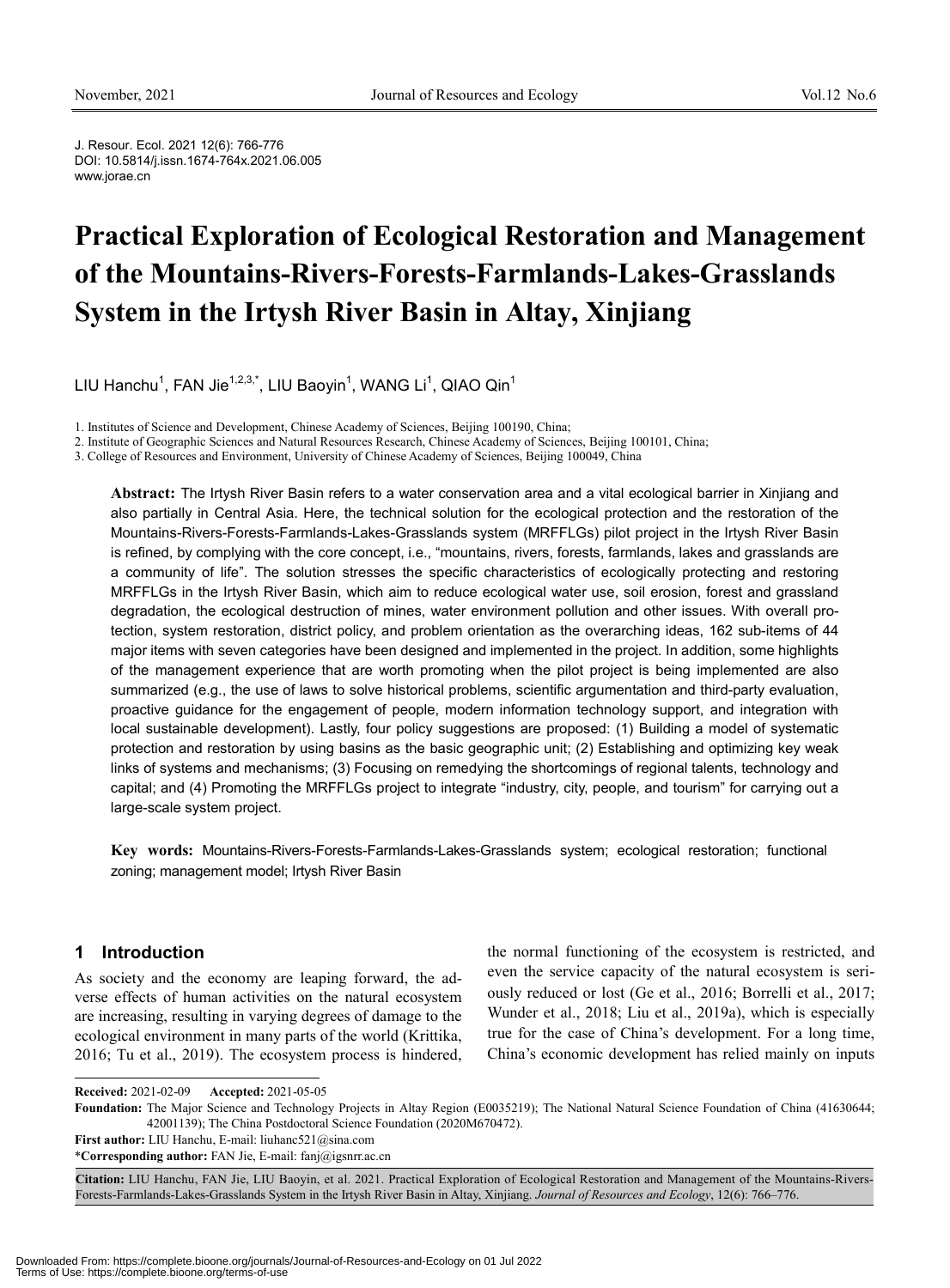of production factors (e.g., land, capital, labor, and technology) (Wang et al., 2009; Wang and Huang, 2015; Fan et al., 2019), while the role of ecological factors in economic growth are inadequately considered. High-intensity resource development has led to a series of serious ecological problems (e.g., environmental pollution, land degradation and biodiversity loss) (Liu and Diamond, 2005; Zhou et al., 2021), and the carrying capacity of resources and the environment continues to decline (Li et al., 2019a). To cope with the issue of increasingly severe ecological degradation, China has successively deployed and implemented a series of ecological restoration projects in areas with more serious ecological degradation (Shao et al., 2017; You et al., 2017; Gao et al., 2020). Though these projects have achieved certain results, most of them focus on individual ecological elements (e.g., water and soil), or only one single natural process (e.g., soil erosion) (Xu et al., 2014; Cheng and You, 2019; Peng et al., 2019). For systemic deficiencies, only these superficial problems are solved without addressing the fundamental problems.

To strengthen ecological protection and restoration in an integrated and systematic manner, the Chinese Central Government proposed the idea of "mountains, rivers, forests, farmlands, lakes and grasslands are a community of life" along with overall planning and policy implementation in 2016. "The protection and restoration of Mountains-Rivers-Forests-Farmlands-Lakes-Grasslands system (MRFFLGs) should be unified" in areas with a damaged ecological environment, important ecological function areas, ecologically fragile areas and ecologically sensitive areas. By 2019, China had organized and implemented three batches of the ecological protection and restoration of MRFFLGs pilot projects. On the whole, the current implementation of the ecological protection and restoration of MRFFLGs pilot project mainly highlights land remediation and soil pollution remediation, mine environmental remediation and restoration, watershed water environmental protection management, biodiversity protection, etc. (Zhao et al., 2017; Wang et al., 2018; Kong et al., 2019; Li et al., 2019b; Luo et al., 2019b; Niu et al., 2019; Zhao et al., 2019). China has a vast territory, the causes of MRFFLGs degradation exhibit obvious spatial differentiation characteristics, and the required restoration and management technologies and sustainable management models vary considerably (Huang et al., 2018; Yu et al., 2018; Luo et al., 2019a). Therefore, for any given pilot area, explaining its general idea, project deployment and management mode, summing up the experience and methods, and innovating institutional mechanisms will also be important research contents of the ecological protection and restoration.

In 2018, the ecological protection and restoration of MRFFLGs in the Irtysh River Basin in Xinjiang was successfully selected as part of the third batch of national pilot projects. The Irtysh River Basin in Xinjiang displays a

unique natural geographical pattern, a fragile ecological environment background, and an important ecological security status (Liu et al., 2019b). In addition, the ecological protection and restoration of its MRFFLGs should more significantly highlight the integrity, coordination, system and sustainability. Based on an investigation of the technical solution of the ecological protection and restoration project in the Irtysh River Basin, the management model and practical experiences of MRFFLGs can help clarify the ecological construction of MRFFLGs in the arid and semi-arid regions of Northwest China. This study forms a set of highly operable, scientific and reasonable watershed ecological protection and restoration systems to provide a reference, as well as replicable and popularized experiences for the ecological protection and restoration of MRFFLGs in other similar regions.

#### **2 Study region and ecological issues**

#### **2.1 Study region**

The Irtysh River originates from the southern slope of the Altai Mountains in the Altay region, flowing northwest along the southern foot of the Altai Mountains, and entering Kazakhstan to the west of Habahe County. It is an international river, flowing through China, Kazakhstan and Russia. The Irtysh River is an important tributary of the Ob River, the sixth largest river in the world, and the only river in China that flows into the Arctic Ocean. In terms of administrative divisions, the Irtysh River in China is all located in the Altay region of Xinjiang. Moreover, the spatial scope of the pilot program of the MRFFLGs project is the entire Altay region in China. For this reason, the Irtysh River Basin in our study is recognized specifically as the river in the Altay region (Fig. 1).

The Altay region is located in the northern part of Xinijang, covering a total area of  $1.18 \times 10^5$  km<sup>2</sup> and including 7.14% of the total area of Xinjiang. It includes six towns, one city and one scenic area under its jurisdiction. In 2019, it had a regional GDP of  $3.3916 \times 10^{10}$  yuan, a population of  $6.57 \times 10^5$ , and an urbanization rate of 38.97%. The basin is rich in water resources, nourishing an area of  $3.53 \times 10^5$  km<sup>2</sup> and more than 7 million people in China. To be specific, the GDP of the covered area represents 60% of the entire Xinjiang. It acts as an important and strategic water resource reserve area in northern Xinjiang, so it is recognized as a water tower and "life river" of Xinjiang (Fu et al., 2016). The basin is one of the 25 significant ecological function zones in China, which involves all of the ecological elements of the MRFFLGs. It includes a distribution in Jimunai Glacier, Altai Mountains and forests, plains and desert grasslands, Irtysh River, Ulungur Lake, oasis and Gurbantungut Desert. The Irtysh River Basin exhibits the very typical characteristics of a life community of MRFFLGs, which is of high demonstration significance for exploring the formation of a technical model for the protection and restoration of MRFFLGs.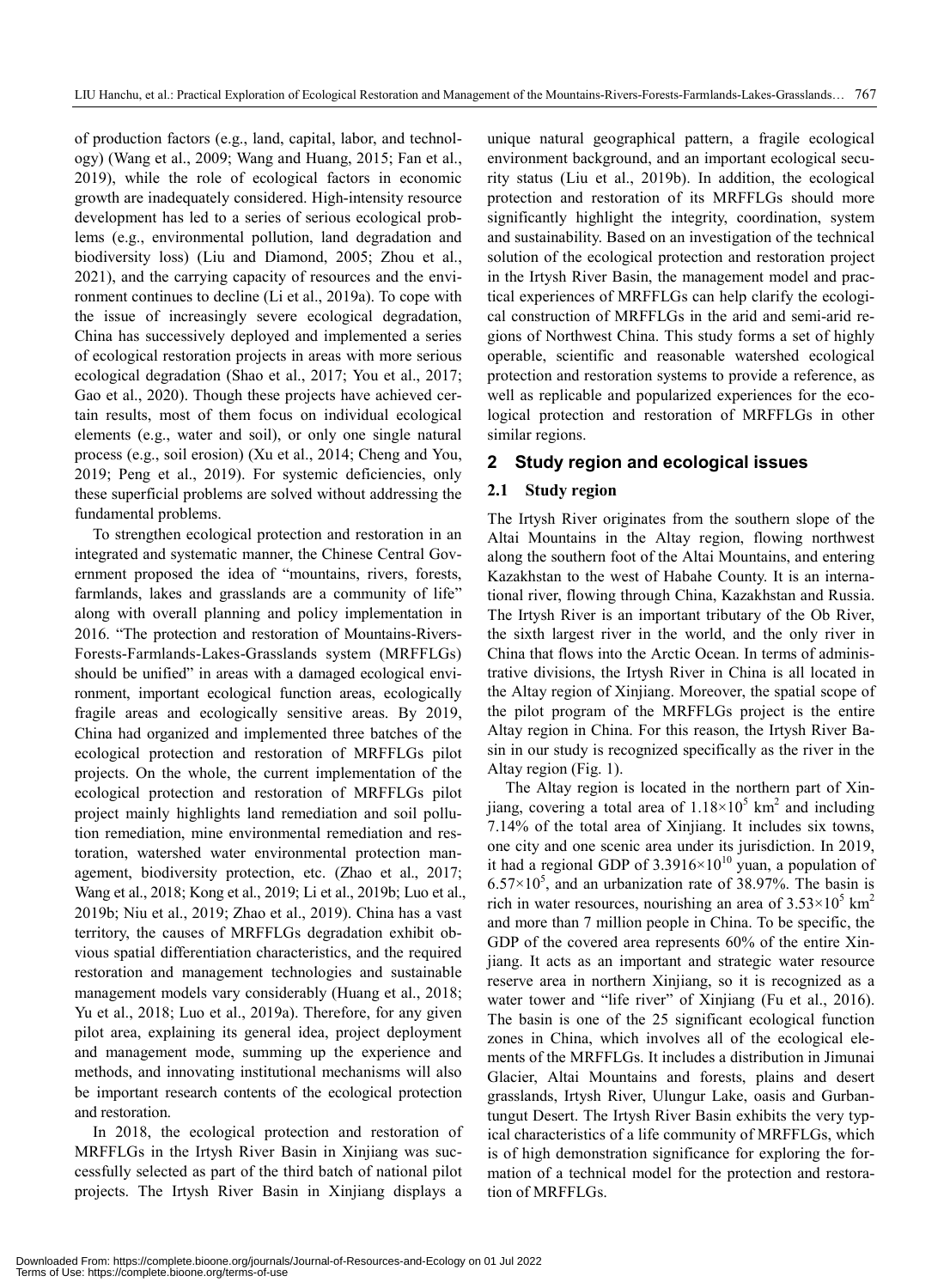

Fig. 1 Scope and location of the Irtysh River Basin in Altay, Xinjiang

## **2.2 Vital ecological issues**

The ecological protection and restoration projects of MRFFLGs should aim at ecological functions and environmental issues (Fu, 2021). The analysis of the status and trends of changes in the ecosystem, and the classification of the significant problems faced by various elements of the ecological environment can underpin ecological protection, restoration and management.

## 2.2.1 Ecological water reduction

Under the increasing intensity of human activities, the water volume of the Irtysh River has displayed a clear decreasing trend. In the summer of 2007, a historic dry-flow phenomenon was reported; the Ulungur River was dry-flowed for 167 days in 2008, and it is currently dry. This flow situation has nearly become the norm. Numerous wetlands in the basin have shrunk to varying degrees. The Kekesu Wetland, the largest marsh wetland in the Gobi Desert in northern Xinjiang, achieved a total decrease in wetland area of 27.6% from 2000 to 2010, reaching  $40.6 \text{ km}^2$ , and wetland fragmentation has increased significantly. With the significant drop in the water level in the basin, the degradation and loss of fish spawning grounds have occurred in the lower reach-

# es of the Irtysh River. 2.2.2 Soil erosion

With the rapid economic growth in the Altay region, numerous industries have sprung up to engage in economic activities, including the establishment of factories, the development of industrial parks and the large-scale reclamation of land for planting crops, which has caused serious soil erosion problems. The significant and severe situation of soil erosion is particularly noteworthy in the central area of Altay, where plantation farms, industrial parks, and most of the populations are located in the central plains and lowmountainous areas. Since the area of damaged surface vegetation and bare areas have expanded, floods have carried away considerable amounts of surface soil during the flood seasons and heavy rains. As suggested from the continuous actual sediment measurement data, the average sediment concentration of the Irtysh River from 2010 to 2015 increased significantly compared with that of the 1980s.

### 2.2.3 Forest aging and degradation

The vast forests are important part of maintaining the ecological functions of the Altai Mountains. According to the second-class forest survey data in the Altai Mountains in 2010, the area and accumulation of mature forest age groups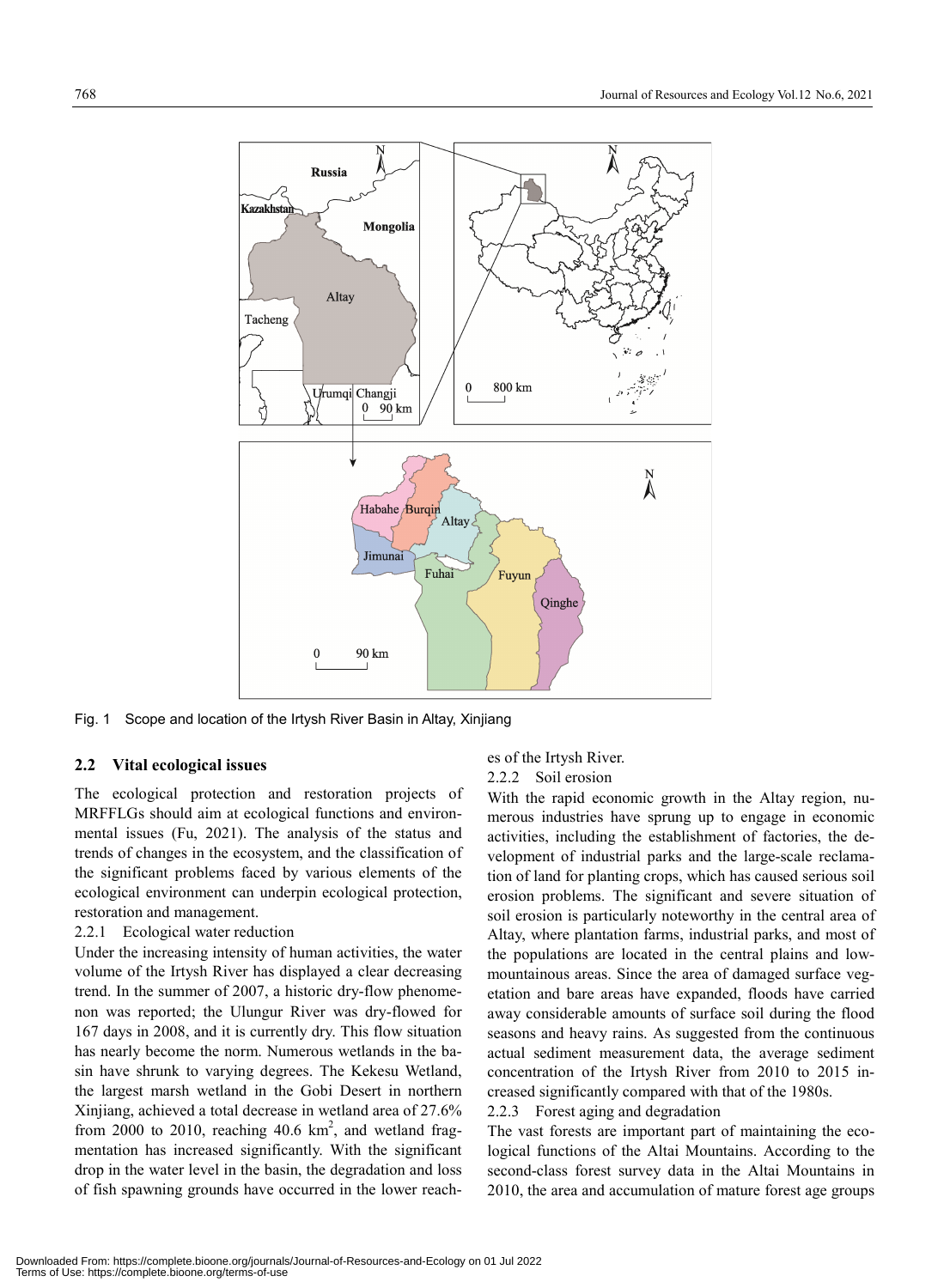in mountainous areas reached up to 76.8% and 81.76%, respectively. The proportions of young, middle-age and nearmature forests are extremely low, and the proportion of forest resource age groups is seriously unbalanced. For several factors (e.g., overload grazing and disorderly felling), the aging trend of forest tree ages, the death of forest trees and serious windfalls have caused the forest communities in valleys to decline rapidly. Moreover, through the mining of mineral resources and man-made engineering, the original ecology has been destroyed, which has reduced the ability of the forest ecosystem to resist the invasion of foreign species. 2.2.4 Mine ecological environmental destruction

The Altay region abounds with a wide range of non-ferrous metals, such as sand gold and precious gems. In the 1980s and 1990s, tens of thousands of people entered the forest area to mine sand gold and gems in a very disorderly manner. Large-scale machinery mining and ordinary mining have continued for over two decades. Though the government had imposed restrictions on mining since 2000, scattered gold, gem, and mica mining have continued to be widespread. Mining development has imposed tremendous damage on large areas of bare land and mountain vegetation. A large area of exposure along the river banks and a large amount of sand and rock have caused the river to be diverted. As revealed by preliminary calculations, the exposed area of sand and rock attributed to gold mining alone amounts to 4000 ha, and the amount of sand and rock reaches at least  $9.84 \times 10^7$  m<sup>3</sup>.

#### 2.2.5 Water pollution

Affected by the discharge of pollutants from industrial and mining enterprises, as well as urban and rural residents, the water bodies in some sections of the river are seriously eutrophicated, and the river water quality is poor. Most rural areas lack the facilities to collect and treat domestic garbage and sewage, and sewage and garbage are directly discharged into the river. The extensive use of chemical fertilizers, pesticides, and land films has given rise to soil and water environmental pollution. The areas of towns and oases continue to expand. Besides the increase in sewage discharge, excessive interception, especially the construction of large-scale water diversion facilities, has also resulted in several environmental problems, including the shrinking of lakes and wetlands (e.g., Ulungur Lake), salinization of water quality, swamping, etc. In 2018, four sections of the three rivers of Shuimo River and other rivers were polluted to varying degrees; Lakes and reservoirs in the lower reaches of Lake Aibi and eight other cities were classified as Class IV and Class V. The factors present in excess primarily included total phosphorus, fluoride and COD.

#### 2.2.6 Grassland degradation

The land cover of Altay is dominated by grassland and desert steppe, and it is one of the vital animal husbandry bases in Xinjiang. However, the Altai grassland has been seriously degraded for a long time across a broad range of factors, e.g., overgrazing, improper reclamation, illegal digging of medicinal materials, and mining. Soil erosion and vegetation degradation lead to the loss of plant retention of precipitation, water conservation and transpiration which increase air humidity. Moreover, this is superimposed with rising temperatures and climatic droughts, thereby leading to an increase in catastrophic rainfall, e.g., heavy rains and hails. As revealed from the survey data of grassland resources in Altay region, over the past two decades, 73% of the natural grasslands in Altay have been degraded, of which 40% are seriously degraded.

## **3 Implementation project for ecological protection and restoration**

#### **3.1 Basic ideas and goals**

The Irtysh River Basin is a typical mountain-oasis-desert complex ecosystem. The project has analyzed the current status and existing problems of the ecological environment of the river basin, complying with the concept of "mountains, rivers, forests, farmlands, lakes and grasslands are a life community", which is theoretically guided by the principles of ecosystem service balance and coordination mechanisms. Based on system-level thinking, an overall perspective and the watershed landscape, watershed health and function improvement are taken as the core of the project to achieve regional ecological protection and restoration. The emphasis is placed on improving vital ecosystem services (e.g., river cleaning, windbreak and sand fixation, soil conservation, product supply, and biodiversity protection) in the river basin in a coordinated manner, as well as on repairing the ecological process of the river basin with water as the link. This will be accomplished by analyzing the processes of formation and supply of ecosystem services in the river basin, the Irtysh River Basin located on the southern slope of the Altai Mountains, as well as forming a north-to-south coupling system of material flow, energy flow, information flow and service flow with the rise and fall of the terrain. Accordingly, the project has established a regional governance pattern for forests, grasslands, desert grasslands, farmland, as well as rivers, lakes and wetlands. Following the principles of unity, system, and integrity, from a goal-oriented and problem-oriented perspective that has been developed, the plan has formed various measures, which consist of conserving the river and lake water source areas, enhancing river and lake water storage areas, treating the sources of river and lake pollution, restoring of lifelines of rivers and lakes, as well as constructing barriers (e.g., desert protection, penetration of ecological corridors, improvement of governance capabilities and functional restoration).

Taking 2018 as the base year for rolling out the ecological protection and restoration of MRFFLGs pilot project, as of 2021, the key issues to be solved have been suggested as serious ecological damage and outstanding ecological risks in the mines, low ecological health of the Irtysh River, the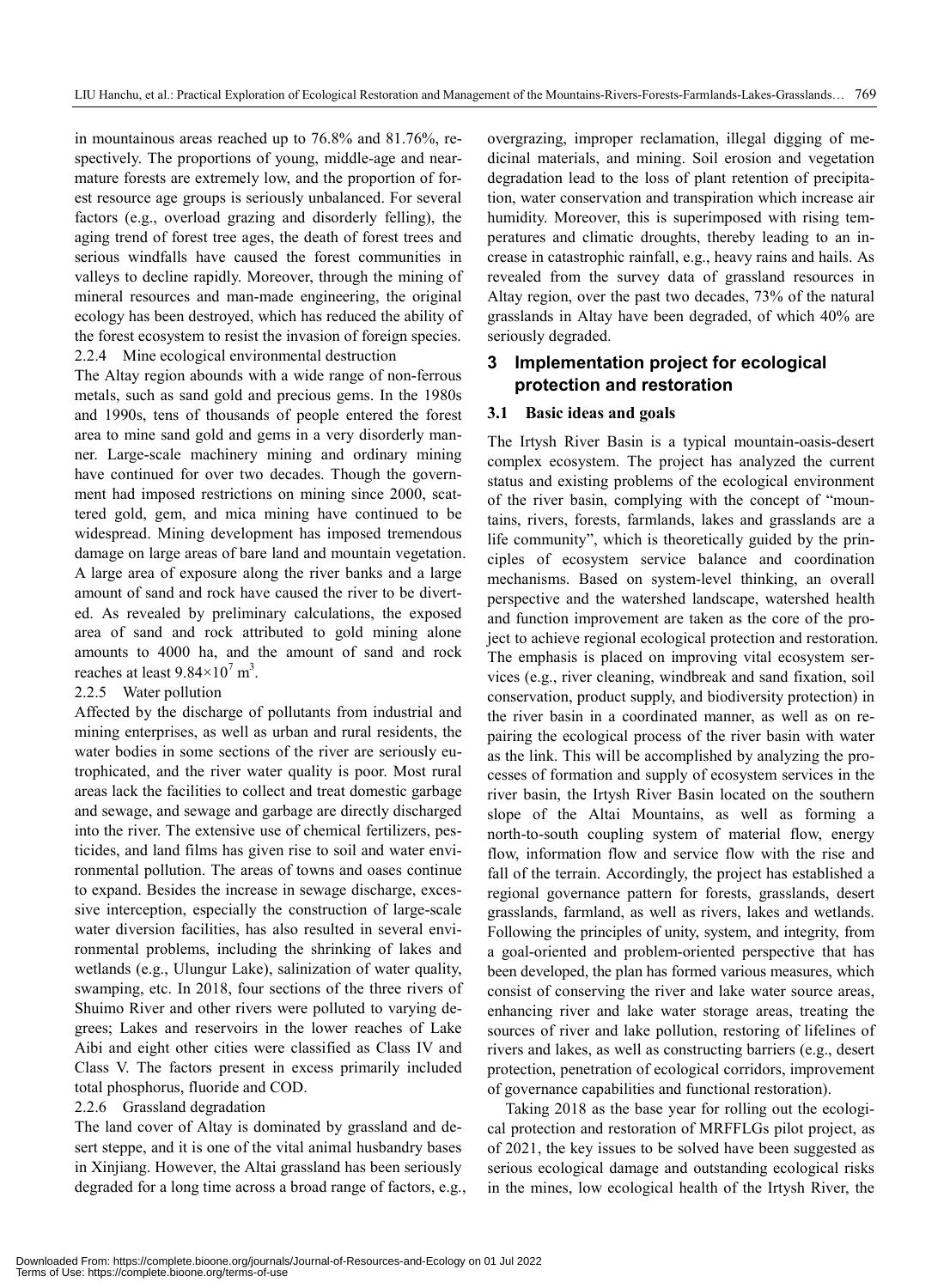Ulungu River and the Ulungu Lake (two rivers and one lake), degradation of ecological conservation functions in the Altai Mountains, the overloading of the carrying capacity of farmland and grassland, the serious artificial fragmentation of ecosystems, and the decline of biodiversity. Efforts will be made to significantly improve the ecological environment of key regions, to noticeably increase the regional ecological safety water, and to substantially increase the supply and guarantee capabilities of regional ecological products, all in an attempt to build an ecological security pattern system in China's northwest border. Furthermore, a relatively complete system and mechanism for ecosystem protection, restoration and management should be built, as well as a set of replicable and extendable ecological protection and restoration technology models for the community of life in the arid area of Northwest China. The specific indicators consist of 22 items in five categories, as listed in Table 1.

| Table 1 Performance indicators of the ecological protection and restoration of the MRFFLGs pilot |  |  |
|--------------------------------------------------------------------------------------------------|--|--|
|                                                                                                  |  |  |

| Target                                                  | Index                                                                                                  | Current value                  | Target value           |
|---------------------------------------------------------|--------------------------------------------------------------------------------------------------------|--------------------------------|------------------------|
|                                                         | Water quality of the Irtysh River                                                                      | Reach or better than class III | Not degenerate         |
| The ecological health of the                            | Water quality of Ulungur River                                                                         | Reach or better than class III | Not degenerate         |
| "two rivers and one lake"<br>has improved significantly | Ecological water replenishment of Ulungur Lake (average for many<br>years) $(\times 10^8 \text{ m}^3)$ | 5.51                           | 8                      |
|                                                         | Water quality of Ulungur Lake                                                                          | Reach or better than class III | Not degenerate         |
|                                                         | Comprehensive management area of mine environment $(km2)$                                              | 9.4015                         | 50.46                  |
| The ecological service                                  | Forest cover rate $(\% )$                                                                              | 22.65                          | 22.76                  |
| have been significantly                                 | functions of Altai Mountain Forest stock volume $(\times 10^8 \text{ m}^3)$                            | 1.16                           | 1.17                   |
| improved                                                | Returning farmland to forest area $(\times 10^4 \text{ mu})^*$                                         | 47.97                          | 56.77                  |
|                                                         | Soil erosion control rate $(\%)$                                                                       | 14.8                           | 16                     |
|                                                         | Living environment improvement village (unit)                                                          |                                | 190                    |
| The ecological well-being                               | Recovery rate of waste mulch film in farmland (%)                                                      | 60                             | $\geq 80$              |
| of farmers and herdsmen                                 | Newly improved and restored area of degraded grassland $(\times 10^4 \text{ mu})^*$                    |                                | 75                     |
| has greatly improved                                    | Water quality compliance rate of centralized drinking water sources (%)                                | $\geqslant 90$                 | 100                    |
|                                                         | Grassland comprehensive vegetation coverage $(\%)$                                                     | 38.8                           | 42.2                   |
|                                                         | Centralized treatment rate of urban sewage (%)                                                         | 51.79                          | 98                     |
| The ecological risk of                                  | Centralized disposal rate of domestic waste (%)                                                        | 19.2                           | 100                    |
| human activities is<br>significantly reduced            | Compliance rate of the Irtysh River into the river section $(\%)$                                      | 100                            | 100                    |
|                                                         | Ecological migration/household                                                                         |                                | 413                    |
|                                                         | Natural wetland protection rate $(\%)$                                                                 | 49                             | 55                     |
| Effective protection of the                             | Ecological environment monitoring and early warning capabilities                                       | Initially available            | Significantly improved |
| ecological safety of the<br>Silk Road                   | Water quality of the section going abroad                                                              | Class II                       | Class II               |
|                                                         | Construction of national ecological civilization demonstration zone                                    | Started                        | Completed              |

Note:  $*$  1 mu is equal to 0.0666667 ha in the Table.

#### **3.2 Ecological function division and key content**

Based on the identification of vital ecological areas and the analysis of vital ecological processes, a comprehensive consideration is made for the ecological types and functional positioning of different basin areas, vital ecological processes and ecological relationships, as well as the main ecological and environmental problems faced and their causes. The Irtysh River Basin can be divided into three major ecological protection and restoration areas. The first is the ecological function conservation area of the northern Altai Mountains, which primarily aims to improve the ecological functions of the source runoff-producing areas in the mountains. The second is the ecological security maintenance area of the "two rivers and one lake" in the central area, which emphasizes maintaining the ecological security of the clear water production area and the river and lake storage area. The third is the southern desert grassland ecological conservation area, which is focused mostly on ensuring the ecological security of the inflow regulation area.

3.2.1 The ecological function conservation area of the northern Altai Mountains

This area spans  $43183 \text{ km}^2$ , occupying  $36.68\%$  of the land area of Altay. On the whole, the spatial distribution comprises the mountains and hills in the northern part of the Altay, which are the source areas of the "two rivers and one lake", and are capable of achieving water conservation, biodiversity maintenance and soil and water conservation. The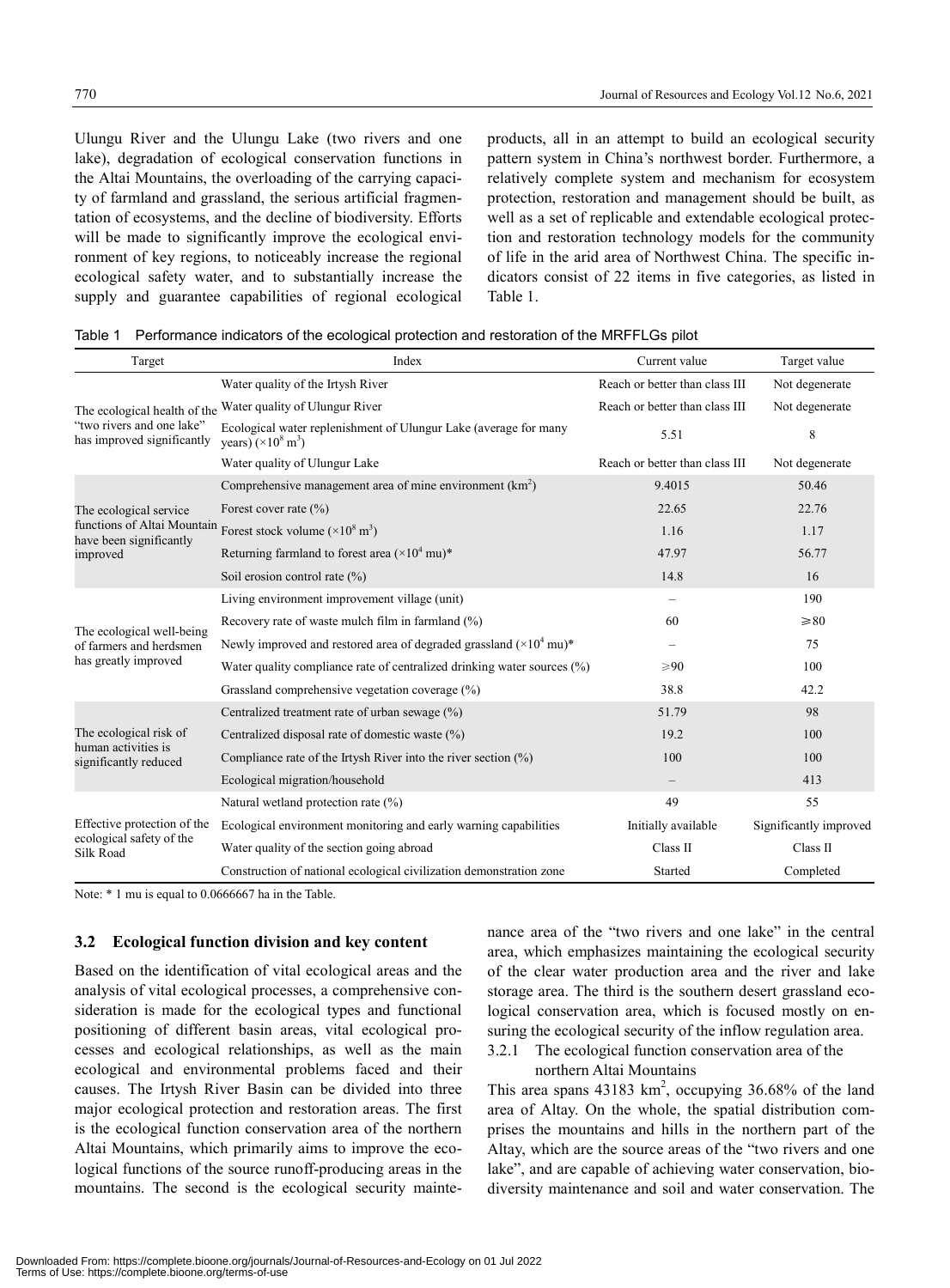main ecological and environmental problems are ecological damage attributed to mining of mineral resources; forest ecological functions are reduced, manifested as forest aging and degradation; soil erosion and habitat fragmentation, and the mountain rivers often turn turbid yellow-brown or even dark-brown. To tackle these problems, three key tasks for ecological protection and restoration are implemented in the region: 1) Increasing ecological restoration and governance in mines to lower regional ecological environmental risks; 2) Increasing forest and grass vegetation restoration to improve soil and water conservation and biodiversity maintenance functions; 3) Accelerating the restoration and comprehensive utilization of tailings in order to expedite the simultaneous improvement of ecological protection and restoration as well as ecological development.

#### 3.2.2 The ecological security maintenance area of the "two rivers and one lake"

This area spans  $39633 \text{ km}^2$ , covering  $33.67\%$  of the land area of Altay. The spatial scope mainly covers the central area of the Altay region, including the national vital ecological function area. This area plays a prominent role in regulating the ecological buffering of the "two rivers and one lake". Moreover, it is the main area for the supply and production of ecological products (e.g., water, animal husbandry and agriculture), and the intensity of human activities here is relatively high. The main ecological problems facing this region consist of wetland retreat, Ulungur Lake water pollution, natural grassland degradation, river valley forest degradation and weak ecological environment governance. Furthermore, the pollution and destruction in towns that are caused by human activities, and those in agricultural and pastoral areas, are rising. Thus, the key tasks of ecological governance comprise the following four aspects. First, the ecological restoration of rivers and lakes should be strengthened to elevate the level of ecological safety of the "two rivers and one lake". Second, the ecological restoration of grasslands should be strengthened to enhance the carrying capacity and regulation capacity of the grassland. Third, the ecological restoration and governance of oases should be deepened, and various pollution sources should be reduced. Fourth, overall protection should be stressed, and the improvement of ecological governance capabilities should be greatly enhanced.

## 3.2.3 The southern desert grassland ecological conservation area

This area covers  $34901 \text{ km}^2$ , occupying  $29.65\%$  of the land area of Altay. Distributed in the low mountain and hilly desert area in the southern part of Altay, it is recognized as a vital area for desertification prevention and biodiversity protection. The water resources here are scarce, the ecological environment is significantly fragile, and the intensity of human activities is low. A number of problems are currently evident, including a decrease in the groundwater level attributed to farmland reclamation, an increase of desertification, and the ecological damage, desertification, and threats to biodiversity attributed to the development of mineral resources. The vital tasks in this region consist of desertification control, ecological restoration of mines, farmland oasis management, ecological management and protection capabilities, and improving the monitoring and early warning capabilities.

## **3.3 Major project deployment**

Specific to the three major ecological function areas and their key problems, and fully considering the rationality, feasibility, importance and benefit of the project, the ecological protection and restoration tasks of the MRFFLGs pilot project in Altay fall into seven categories, which include 44 major items and 162 sub-items, with a total investment of 5.827 billion yuan.

(1) Improvement of the ecological conservation function of Altai Mountains

Overall, seven major items are involved, with the primary distribution in the ecological barriers of the northern Altai Mountains. These items stress several problems, e.g., ecological damage left by mining, restoration of the geological environment damaged by man-made engineering, as well as the degradation of forest vegetation. The main contents of these items cover the treatment and restoration of the ecological problems left over by mining, the restoration and treatment of the damaged geological environment of the project, forest tending and conservation, as well as the construction of the source area of the shelterbelt.

(2) Grassland ecological restoration and comprehensive utilization

On the whole, five major items are included, which are mainly distributed in the arid desert area in the southern part of the northern Altai Mountain ecological barrier. For the construction content, subsidies and rewards for natural grassland ecological protection, natural grassland restoration of grasslands, settlement of nomads and grassland ecological protection are involved. With the improved self-repair of degraded natural grasslands, grass and livestock can be ensured to basically reach a balance in the natural grasslands of the northern mountainous areas.

(3) Enhancement of oasis ecological function and improvement of the human settlement environment

Eleven major items are included in total, with the primary distribution in the oasis area of the "two rivers and one lake" ecological safety maintenance zone in the middle section. To address the key problems (e.g., poor urban and rural water pollution prevention and control capabilities, outdated infrastructure, and poverty of residents), efforts have been made to promote the construction content, such as oasis towns, improvement of rural human settlements, ecological improvement of oasis agricultural land, and eliminating oasis ecological poverty.

(4) Ecological protection and restoration of the "two riv-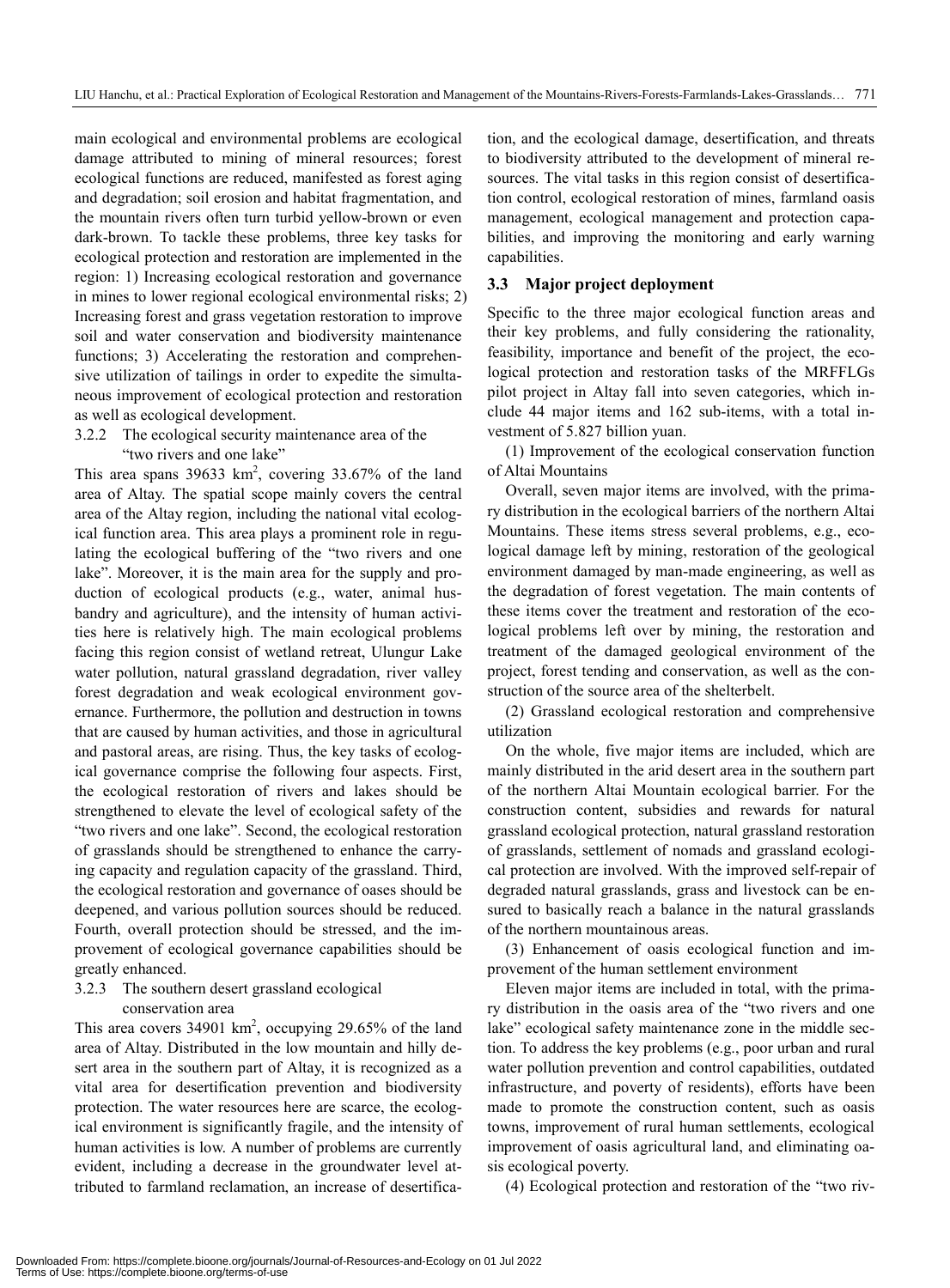ers and one lake"

Eight major items are included in total, which show the major distribution in urban built-up areas and agricultural areas in central Altay. The items are implemented around the Irtysh River, Ulungur River and its tributaries, Ulungur Lake, Azike Wetland, Yilemu Lake and other wetlands. Vital tasks comprise ecological migration of important wetlands, returning farmland to wetland, and returning grazing land to wetland. Supplemented by appropriate artificial management and strengthened management and protection, the aim is basically restoring and maintaining lake wetlands.

(5) Biodiversity protection and desertification control

A total of three major items are included. By building protection stations, enhancement and releasing, and the construction of breeding loops and workshops, the effects caused by human interference in the protection area are eliminated. The artificial protection of important species and the education regarding biological diversity have both been strengthened, in an attempt to effectively maintain the natural reserve habitat and protect the biological diversity. To protect and manage the land under desertification, comprehensive measures have been adopted, such as closing hills for afforestation, artificial tending, artificial construction of sea-buckthorn forests, and reasonable irrigation.

(6) Improve the governance capacity of the life community

Overall, six major items are involved. To eliminate at the problems of the Irtysh River's ecological environmental monitoring and low management capabilities, items such as climate change monitoring and early warning and manual regulation, big data platforms, and key scientific issues of the life community have been implemented. The technological support and monitoring and emergency response capabilities of MRFFLGs will be significantly improved, as well as the ability to respond to climate change and ecological environmental governance.

(7) Transformation and development of resource-exhausted mines

On the whole, four major items are covered. The damaged area around the Keketuohai Mine was repaired. Specific measures cover clearing and transporting industrial solid waste, sealing low-grade ore, shutting down old silicon carbide factories, conducting remediation of pollutants, as well as ecological restoration of the factory area. Moreover, the farmers and herdsmen in the mining area will be transferred to resettlement areas and ecological poverty will be alleviated, and the grassland ecological breeding base will be formed.

## **4 Highlights of project management experience**

## **4.1 Ensuring the implementation of the project with legal methods**

First, the historical problem was solved through legal means. The pits left by the large-scale mining of sand and iron resources in Qinghe County cover an area of more than 1100

ha. However, due to a major disagreement between a company and the government in the negotiation of compensation for closure, the ecological improvement project is difficult to start. Finally, both parties resorted to the law. Through a court ruling, the differences between the company and the government have been resolved. Subsequent placer mining companies have been closed and written off one after another, which cleared the historical obstacles to the environmental improvement of the sand iron mine. Second, violations of regulations and disciplines discovered during bidding and implementation should be seriously dealt with. Bid rigging was discovered during the bidding process for the water reuse project in Habahe County. The government cleared one bidding company that operated in violation of regulations, and filed a case for the review of 11 bid-rigging companies. For the environmental assessment of two landfills in Qinghe County, an administrative penalty of 0.34 million yuan was imposed for the issue of "construction before approval". Third, the accountability mechanism for leading cadres has been implemented in an orderly manner. Responsibility shall be investigated for issues such as ineffective promotion of ecological protection and restoration projects, non-compliant use of project funds, and non-compliant project construction procedures. As of October 2020, eight violations have been fully investigated and dealt with, and two main county leaders have been warned. Seven relevant persons in charge of the construction company and the supervision company were punished, with a total fine of 0.35 million yuan.

# **4.2 Ensure the objectivity and reasonableness of the project with scientific argumentation and third-party evaluation**

(1) Before the project was implemented, experts were organized from authoritative institutions, e.g., the Chinese Academy of Sciences, the Chinese Academy of Engineering, the Chinese Academy of Environmental Sciences, Tsinghua University, as well as the Ministry of Ecology and Environment. Through repeated demonstrations, field investigations, and project-by-project discussions with experts, targeted revisions were made to the plan. Experts took full responsibility to ensure the quality of the project; for individual key items, academicians personally participated in the demonstration and bid evaluation of the project to ensure the plan was scientific and feasible.

(2) The "double audit" mechanism has been established. Twenty third-party companies have been selected by bidding to focus on tracking and auditing the entire process of project planning goals, capital investment and project implementation. The audit results lay an important basis for project budgeting and fund payment.

(3) The fund performance assessment of the project is innovative. Third-party institutions have been selected to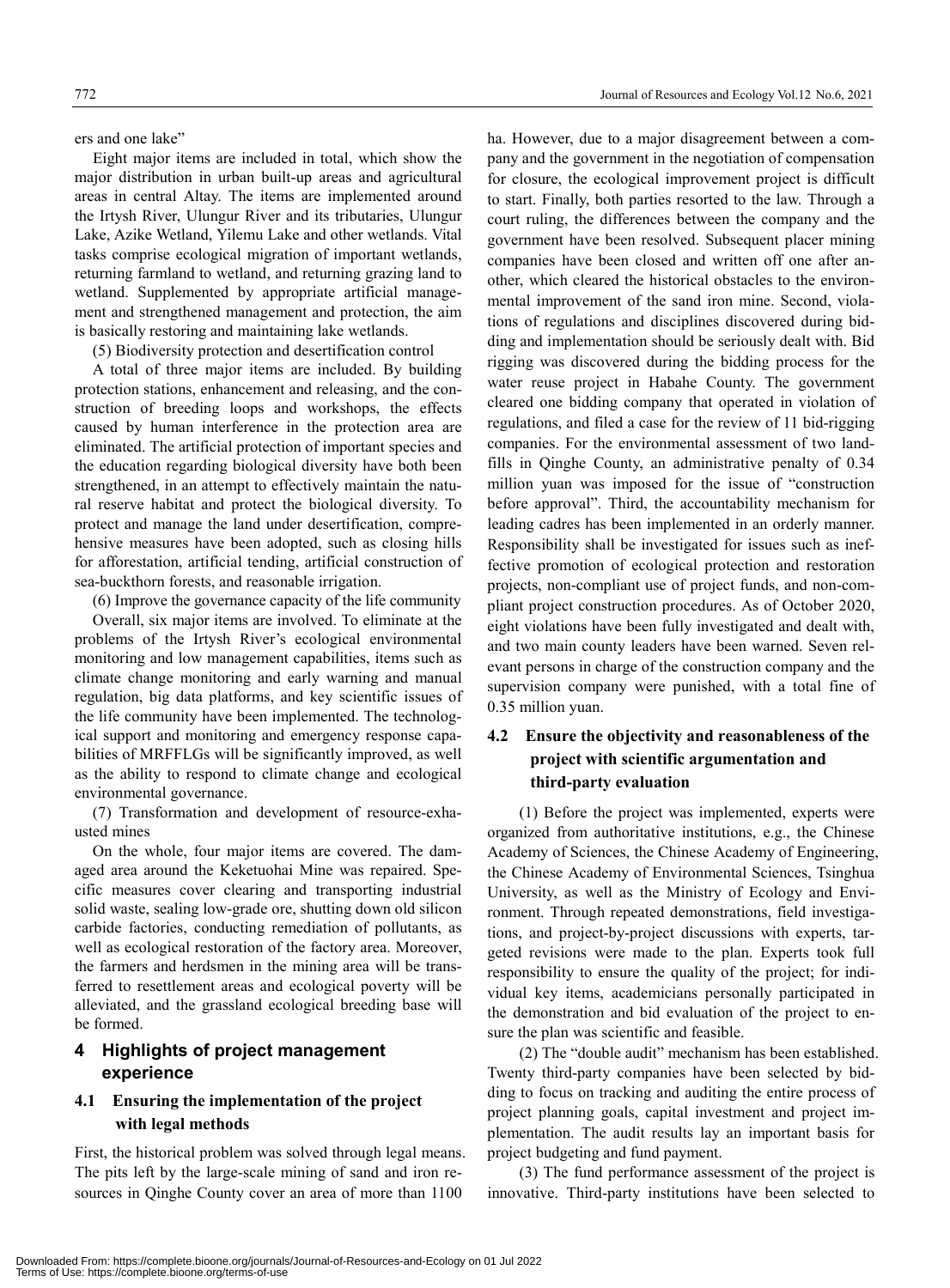participate in the full-cycle fund performance assessment of the project. This changes the previous internal government evaluation method in which the competent department in charge of fund use carried out self-evaluation, and then the financial department evaluated the quality of the self-evaluation. The establishment and monitoring of annual performance goals have been completed, emphasizing the professionalism of the evaluation methods and the authority of the evaluation results, as well as elevating the efficiency of the use of financial funds.

## **4.3 Encourage and guide people to participate in ecological protection and restoration actions**

By recruiting laborers, renting agricultural tools, purchasing fertilizers and other supplies, local farmers and herdsmen have been guided to actively participate in the ecological protection and restoration of the MRFFLGs pilot project. As it stimulates the increase in people's income, it also raises the awareness of environmental protection, thereby creating an atmosphere where the people take the initiative to maintain, conspire, build and share. Qinghe County has exploited local farmers and herdsmen's machinery to participate in geological restoration projects, collected farmers and herdsmen's cow and sheep dung, and organized poor households to participate in grass seeds harvesting and sowing. Local labor accounted for 51%, leading to an increase in the income of local farmers and herdsmen by approximately 10 million yuan. Fuyun County has recruited local migrant workers to participate in the work of sowing grass seeds, planting trees, and transporting soil residues in the construction of mine pits and ecological restoration, which increased the income of residents by nearly 4 million yuan. As people are increasingly engaged, the ecological civilization concepts of "green water and green mountains are golden and silver mountains" and "mountains, rivers, forests, farmlands, lakes and grasslands are a community of life" have been promoted via household visits, national flag raising and other methods, so the people are progressively shifting from being "bystanders" to "masters" of ecological environmental protection and restoration.

# **4.4 Use modern technology to improve project implementation efficiency and supervision**

Modern digital information technology is capable of significantly supporting project implementation. The Altay MRFFLGs life community ecological cloud platform has been developed based on three cores, i.e., project life cycle management, remote sensing analysis of ecological environment, and comprehensive business support of the ecological environment. In this platform, a database and four sub-platforms are involved, i.e., MRFFLGs pilot project database, full life cycle project management platform, ecological remote sensing analysis platform, visualization display platform, and ecological environment business management platform. On the whole, constructing the "integrated cloud platform" has allowed scientific, efficient, comprehensive and sensitive information collection, as well as systematic, networked, and intelligent information management and services to be conducted. Accordingly, information collection and processing capabilities, comprehensive evaluation capabilities, timely monitoring capabilities, rapid response capabilities, and predictive and early warning capabilities have been improved overall, and the progress of the ecological governance projects has been dynamically monitored in real time.

## **4.5 Promote the integration of ecological protection and restoration and regional sustainable development**

The Altay government presses ahead with the combination of ecological protection and restoration with regional high-quality development. By combining principles and flexibility, the MRFFLGs pilot project is coordinated with industrial development and rural revitalization strategies, as well as the improvement of rural human settlements. A wide range of models have advanced steadily, and the first is the "ecology + industrial development" model. After having rolled out the geological environment treatment and the ecological restoration, Qinghe County has revitalized nearly 933.3 ha of land to develop and expand the sea-buck- thorn and donkey industries. Fuyun County combined the MRFFLGs pilot project with the Happy and Beautiful New Village construction project. Among them, the "Ertys River First Village" Talat Village achieved tourism income of more than 9.7 million yuan in 2019. The second model is the "ecology+rural revitalization" model. A total of 316 villages have been renovated in the entire region, making up a completion rate of 166%. The infrastructure construction of rural domestic sewage, garbage disposal and sanitary toilets has been accelerated, and the living environment in farming and pastoral areas has been optimized. The water quality compliance rate of centralized drinking water sources has reached 100%. Altay City has exploited the reclaimed water reservoir project to expand and green, to build a 666 ha nursery base, as well as to turn the reclaimed water reservoir into a tourist base that integrates hiking, cycling, leisure and tourism, and environmental education. The model of "maintaining reservoirs with forests" has been explored and practiced. The third model is the "ecology+education+tourism" model. Qinghe County, Fuhai County, and Fuyun County have built ecological civilization practice demonstration bases, e.g., geological environment restoration, wetland system restoration and biodiversity, and mine restoration. With the horizontal publicity of the indoor exhibition hall and the vertical visual comparison of the outdoors, the effect of ecological restoration is presented, and the idea of ecological civilization has been further deepened. Furthermore, Altay City used waste rock left over from the black and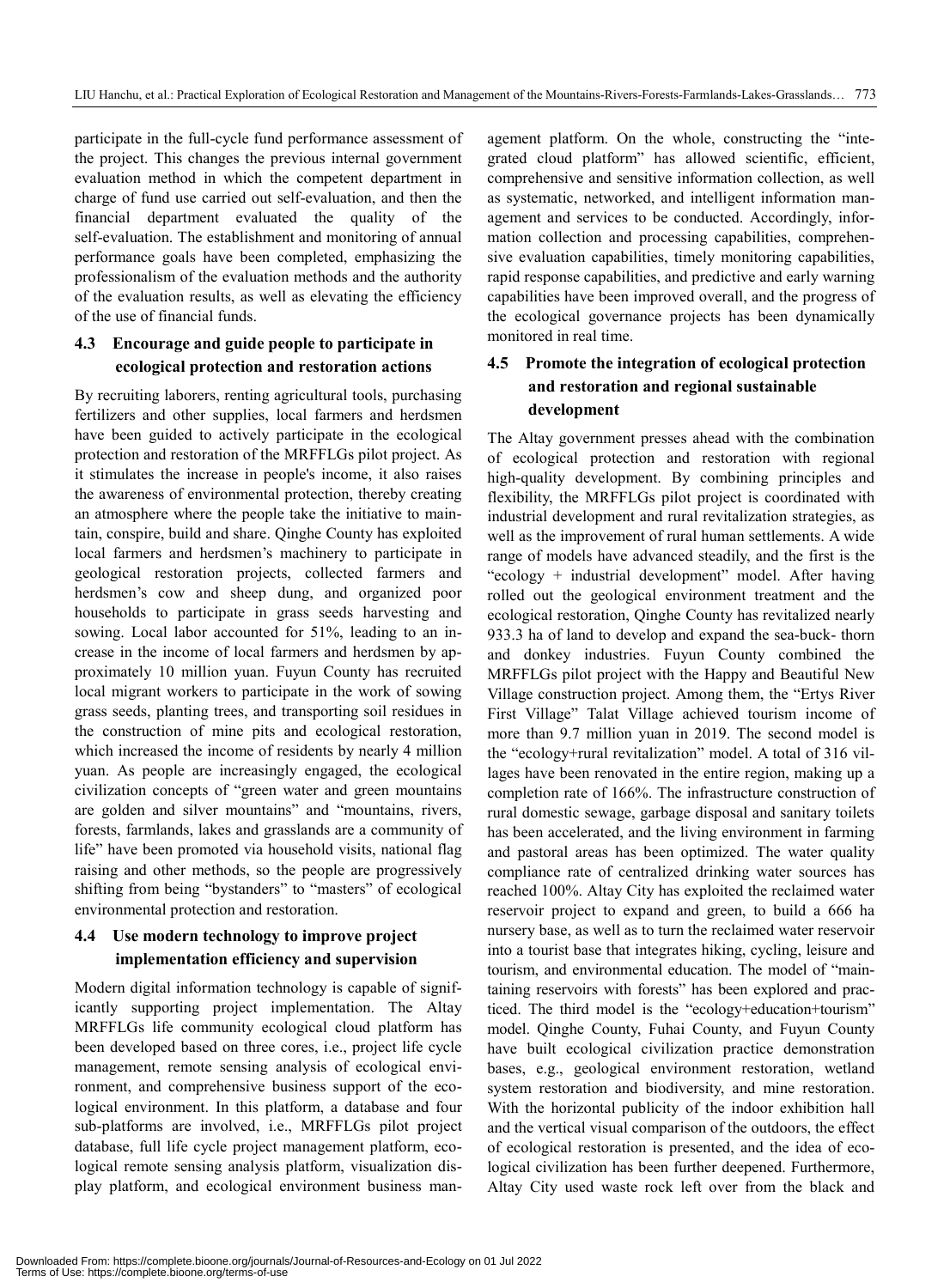white granite mining area in Chemurcek to build mazes and "stonehenges", turning the abandoned and messy mine into a popular tourist attraction.

#### **5 Discussion and suggestions**

In the Irtysh River Basin, the ecological effects of the MRFFLGs pilot project have a relatively long period as impacted by the high latitude, large span, long winter, cold climate, short effective construction period, and low rainfall. Thus, an in-depth implementation should be urgently carried out. In the scenario of novel development, the continued implementation of the ecological protection and restoration of the MRFFLGs project in the Irtysh River Basin critically impacts the ecological security of Central Asia, the One Belt One Road Initiative, local high-quality development, and the exploration of typical ecological governance models. Due to some problems which exist in the implementation of the pilot project, the mentioned significance and goals remain incompletely achieved, which should be addressed and improved during the in-depth implementation. The plans have continuously focused on the restoration of individual projects, and lack a holistic and systematic construction. Besides, evaluation management, ecological compensation and other institutional mechanisms remain relatively weak. Moreover, obvious deficiencies remain in talents, technology and funds. Furthermore, the projects are mostly limited to the planning documents themselves, and linkage with regional high-quality development is lacking.

The protection and restoration of MRFFLGs is integral, long-term and complex. Combined with the problems of project operation, technical systems, capital and management encountered in the ecological protection and restoration of the MRFFLGs pilot project in Altay, Xinjiang, the following four suggestions are proposed for an in-depth implementation.

(1) A model of systematic protection and restoration should be formed, with river basins as the basic geographic unit. The theoretical research on the ecological protection and restoration of MRFFLGs in the natural geographical units of the river basin should be deepened, and the key point that only highlights the ecological protection of water should be changed. All four attributes of water resources, ecology, environment and disasters should be considered comprehensively, and the conversion process between these four attributes should be explored.

(2) The key weak links of the system and mechanism should be identified and improved. The adaptive management of ecosystems should be strengthened. Implementation and management are required to stress regional ecological ownership and damage, and an evaluation system should be built for ecosystem restoration. First, the inspection system should be improved, ecological legislation should be explored, and the provincial and municipal levels of local ecological environmental protection and restoration legislation should be elevated.

(3) A professional team of experts in ecological restoration management, technology and engineering should be organized. An ecological restoration fund should be established, and ecological protection and restoration funds should be more deeply institutionalized. The cooperation with relevant scientific research institutes and universities is required to establish a typical regional ecological protection and restoration center in Altay.

(4) The MRFFLGs project should be pressed forward to integrate "industry, city, people and tourism" in order to organize a large-scale system project. The MRFFLGs project should be transformed from the design and implementation of ecological engineering to the planning of regional high-quality development. At the national level, the ecological governance project will be upgraded to national planning, e.g., the One Belt One Road Initiative, border and sub-regional cooperation. Moreover, at the regional level, the MRFFLGs project should be integrated with industrial development, urban construction, human settlements and eco-tourism as an important means for regional high-quality development.

## **6 Conclusions**

"Mountains, rivers, forests, farmlands, lakes and grasslands are a community of life" is a novel concept of ecosystem protection and restoration, and new approaches and new methods should be continuously explored during its implementation and practice. To mitigate several issues in the Irtysh River Basin (e.g., ecological water use, soil erosion, forest and grassland degradation, mine ecological environment destruction and water environmental pollution), the improvement of the health and function of the river basin is suggested as the core. Following the general ideas of overall protection, system restoration, zoning policy implementation and outstanding problem orientation, the ecological protection restoration and environmental management plan design has been launched. By combining regional function positioning for spatial identification, the Irtysh River Basin falls to three functional areas, i.e., the ecological function conservation area of the northern Altai Mountains, the ecological security maintenance area of the "two rivers and one lake" in the central area, and the southern desert grassland ecological conservation area. The design has implemented 162 sub-items of 44 major items in seven categories, which cover the enhancement of ecological conservation function, the ecological restoration of grasslands, the improvement of human settlements, the protection of biodiversity, as well as the transformation of resource-exhausted mines. As the project is being implemented, Altay has formed several characteristic management experiences from engineering planning to project implementation and achievement promotion. Specifically, the following aspects are included: The use of the rule of law to solve historical problems, scientific argumen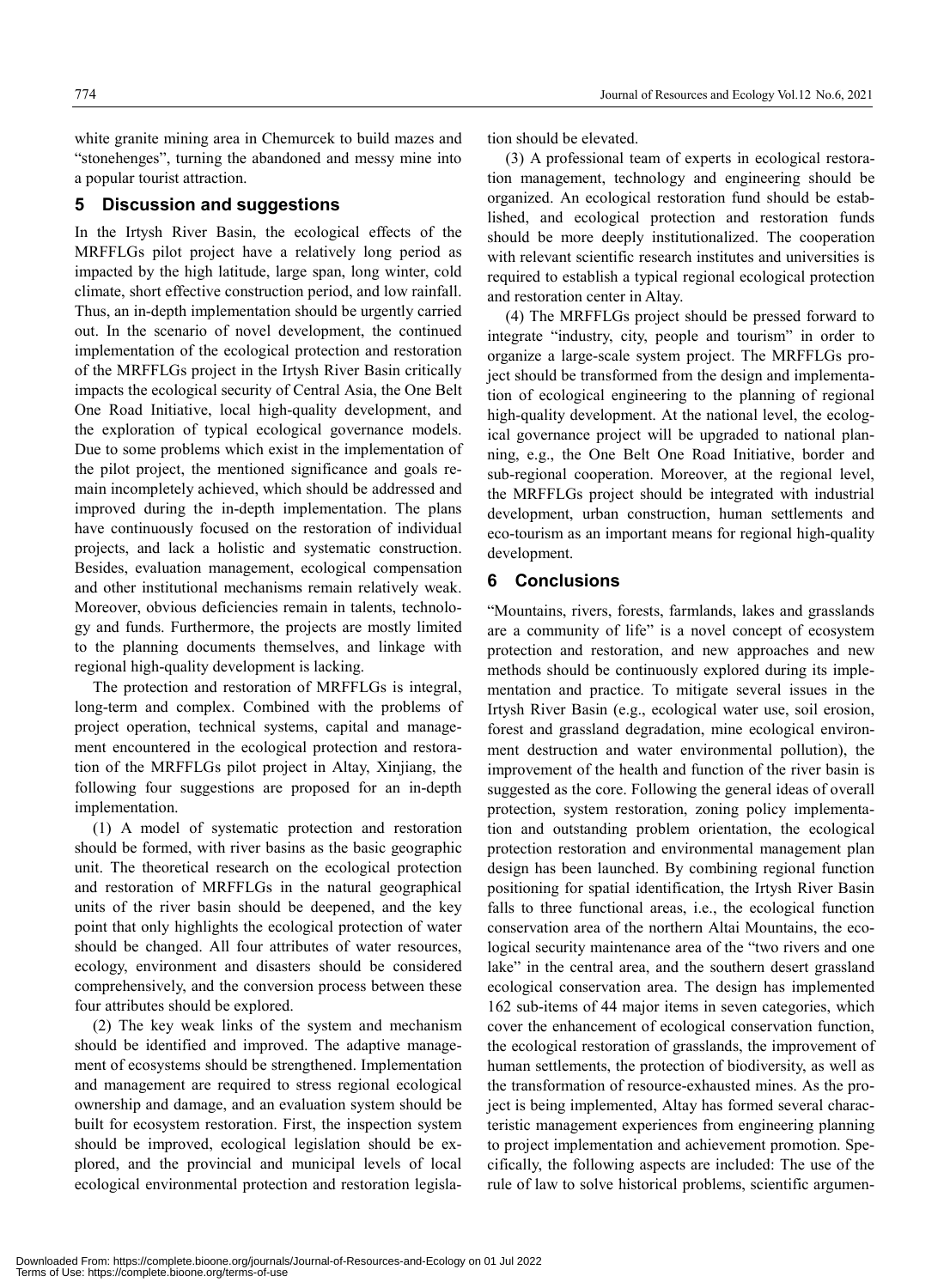tation and third-party evaluation, proactive guidance for the engagement of people, modern information technology support, and integration with local sustainable development. Other regions can refer to the technical system and management model of Altay ecological protection and restoration for their ecological protection and restoration of MRFFLGs. Finally, combined with the great ecological significance of the Irtysh River Basin in China and Central Asia and some problems in the implementation of the pilot project, in order to further the in-depth and effective implementation of the MRFFLGs project, we have put forward some suggestions in terms of repair units, institutional mechanisms, element shortcomings, and regional highquality development.

#### **References**

- Borrelli P, Robinson D A, Fleischer L R, et al. 2017. An assessment of the global impact of 21st century land use change on soil erosion. *Nature Communications*, 8(1): 1–13.
- Cheng J, You Z. 2019. Scientific connotation and practical paths about the principle of "taking mountains, rivers, forests, farmlands, lakes, and grasslands as a life community". *China Population*, *Resources and Environment*, 29(2): 1–6. (in Chinese)
- Fan J, Wang Y F, Wang C S, et al. 2019. Reshaping the sustainable geographical pattern: A major function zoning model and its applications in China. *Earth's Future*, 7: 25–42.
- Fu B. 2021. Several key points in territorial ecological restoration. *Bulletin of Chinese Academy of Sciences*, 36(1): 64–69. (in Chinese)
- Fu Q, Li B, Yang L L, et al. 2016. Importance evaluation of typical ecosystem services in arid regions of northwest China: A case study in Altay Prefecture. *Journal of Arid Land Resources and Environment*, 30(10): 70–75. (in Chinese)
- Gao J X, Zou C X, Zhang K, et al. 2020. The establishment of Chinese ecological conservation redline and insights into improving international protected areas. *Journal of Environmental Management*, 264: 110505. DOI: 10.1016/j.jenvman.2020.110505.
- Ge L Q, Li S M, Xie G D, et al. 2016. The population carrying capacity of waters ecosystem in China. *Journal of Resources and Ecology*, 7(1): 21–27.
- Huang L, Zheng Y H, Xiao T. 2018. Regional differentiation of ecological conservation and its zonal suitability at the county level in China. *Journal of Geographical Sciences*, 28(1): 46–58.
- Kong L, Zheng H, Ouyang Z. 2019. Ecological protection and restoration of forest, wetland, grassland and cropland based on the perspective of ecosystem services: A case study in Dongting Lake Watershed. *Acta Ecologica Sinica*, 39(23): 8903–8910. (in Chinese)
- Krittika R. 2016. Human response to degradation of ecosystems. *Journal of Resources and Ecology*, 7(4): 261–268.
- Li J L, Lu X F, Zhang J J, et al. 2019a. The current status, problems and prospects of researches on the carrying capacities of ecological environment in China. *Journal of Resources and Ecology*, 10(6): 605–613.
- Li X, Wu K, Liu Y, et al. 2019b. Ecological protection and restoration of mountains-rivers-forests-farmlands-lakes-grasslands based on ecosystem services—Utilizing Heshan Section of the south Taihang area as an ex-

ample. *Acta Ecologica Sinica*, 39(23): 8806–8816. (in Chinese)

- Liu J G, Bawa K S, Seager T P, et al. 2019a. On knowledge generation and use for sustainability. *Nature Sustainability*, 2(2): 80–82.
- Liu J G, Diamond J. 2005. China's environment in a globalizing world. *Nature*, 435(7046): 1179–1186.
- Liu S, Liu L, Zhang J, et al. 2019b. Study on ecological protection and restoration path of arid area based on improvement of ecosystem service capability: A case of the ecological protection and restoration pilot project area in Irtysh River Basin. *Acta Ecologica Sinica*, 39(23): 8998–9007. (in Chinese)
- Luo M, Yu E, Zhou Y, et al. 2019a. Distribution and technical strategies of ecological protection and restoration projects for mountains-riversforests-farmlands-lakes-grasslands. *Acta Ecologica Sinica*, 39(23): 8692–8701. (in Chinese)
- Luo M, Zhou Y, Ju Z, et al. 2019b. Technological model and benefit pre-evaluation of eco-environmental rehabilitation engineering of typical mines in the Nanling area of Northern Guangdong Province under the pilot framework of the eco-restoration of mountains-rivers-forestsfarmlands-lakes-grassland. *Acta Ecologica Sinica*, 39(23): 8911–8919. (in Chinese)
- Niu Y, Hu X Z, Wang L J, et al. 2019. Ideas and practice of ecological protection and restoration of mountain-river-forest-farmland-lake-grassland system in Fuxian Lake Basin. *Journal of Environmental Engineering Technology*, 9(5): 482–490. (in Chinese)
- Peng J, Liu D, ZHang T, et al. 2019. Systematic cognition of ecological protection and restoration of mountains-rivers-forests-farmlands-lakesgrasslands. *Acta Ecologica Sinica*, 39(23): 8755–8762. (in Chinese)
- Shao Q Q, Fan J W, Liu J Y, et al. 2017. Approaches for monitoring and assessment of ecological benefits of the National Key Ecological Projects. *Advances in Earth Science*, 32(11): 1174–1182. (in Chinese)
- Tu C Y, Suweis S, D'Odorico P. 2019. Impact of globalization on the resilience and sustainability of natural resources. *Nature Sustainability*, 2(4): 283–289.
- Wang B, Wang X, Zhang X. 2018. Connotations, characteristics and practice paths about the idea of taking mountains, rivers, forests, farmlands, lakes, and grasslands as a life community based on Chengde City in Hebei Province. *Environmental Protection*, 46(7): 60–63. (in Chinese)
- Wang M, Huang Y. 2015. China's environmental pollution and economic growth. *China Economic Quarterly*, 14(2): 557–578. (in Chinese)
- Wang X L, Fan G, Liu P. 2009. Transformation of growth pattern and growth sustainability in China. *Economic Research Journal*, 44(1): 4–16. (in Chinese)
- Wunder S, Brouwer R, Engel S, et al. 2018. From principles to practice in paying for nature's services. *Nature Sustainability*, 1(3): 145–150.
- Xu F, Wang Y, Zhang N, et al. 2014. Advances in the assessment of river ecological restoration. *Ecology and Environmental Sciences*, 23(3): 515–520. (in Chinese)
- You C M, Wu F Z, Yang W Q, et al. 2017. The National Key Forestry Ecology Project has changed the zonal pattern of forest litter production in China. *Forest Ecology and Management*, 399: 37–46.
- Yu D Y, Qiao J M, Shi P J. 2018. Spatiotemporal patterns, relationships, and drivers of China's agricultural ecosystem services from 1980 to 2010: A multiscale analysis. *Landscape Ecology*, 33(4): 575–595.

Zhao J K, Li L X, Zhang A S, et al. 2017. A new approach for the health